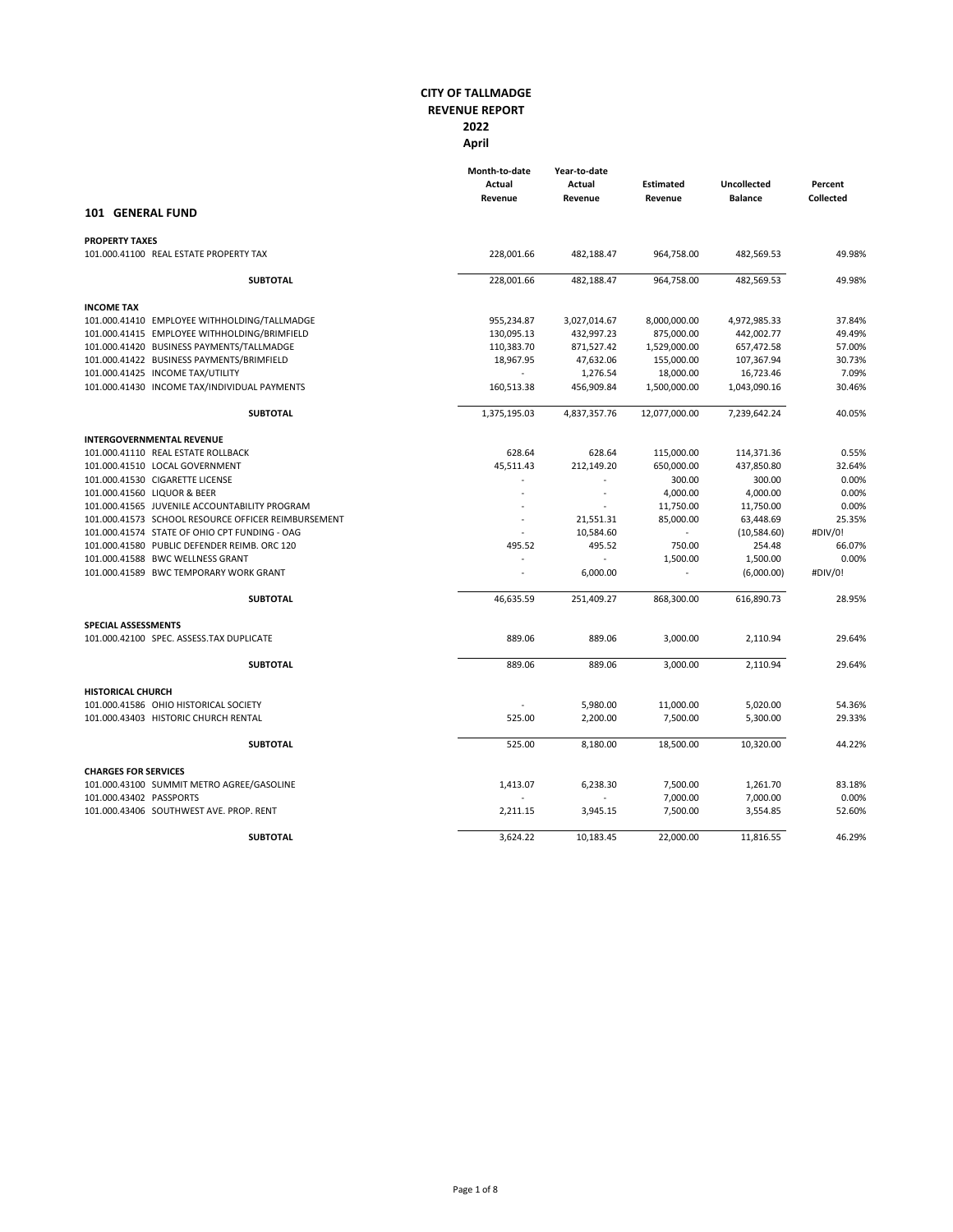|                                                                                           | Month-to-date<br>Actual<br>Revenue | Year-to-date<br>Actual<br>Revenue | <b>Estimated</b><br>Revenue | <b>Uncollected</b><br><b>Balance</b> | Percent<br><b>Collected</b> |
|-------------------------------------------------------------------------------------------|------------------------------------|-----------------------------------|-----------------------------|--------------------------------------|-----------------------------|
| LEISURE TIME ACTIVITIES                                                                   |                                    |                                   |                             |                                      |                             |
| <b>COMMUNITY RECREATION/PARKS</b>                                                         |                                    |                                   |                             |                                      |                             |
| 101.000.43308 PARK RESERVATIONS                                                           | 1,240.00                           | 2,160.00                          | 9,000.00                    | 6,840.00                             | 24.00%                      |
| 101.000.43310 RITCHIE RESERVATIONS                                                        | 1,310.00                           | 9,150.00                          | 16,500.00                   | 7,350.00                             | 55.45%                      |
| 101.000.43315 MISC. RECREATION                                                            | $\omega$                           | 130.73                            | 500.00                      | 369.27                               | 26.15%                      |
| 101.000.43321 MACA SHELTER RESERVATIONS                                                   | 870.00                             | 2,695.00                          | 8,000.00                    | 5,305.00                             | 33.69%                      |
| 101.000.43324 COMMUNITY CENTER RENTALS                                                    | 2,660.00                           | 9,790.00                          | 25,000.00                   | 15,210.00                            | 39.16%                      |
| 101.000.43325 COM.CENTER LEASE AGREEMENT                                                  |                                    | 600.00                            | 1,200.00                    | 600.00                               | 50.00%                      |
| 101.000.43326 COM. CTR./RENTAL PROP. UTILITY PAYMENTS                                     | 1,487.23                           | 5,366.53                          | 10,000.00                   | 4,633.47                             | 53.67%                      |
| 101.000.43369 SPECIAL EVENT SPONSORSHIPS                                                  | $\sim$                             |                                   | 6,500.00                    | 6,500.00                             | 0.00%<br>2.32%              |
| 101.000.43371 COMMUNITY/REC SPONSORED EVENTS<br>101.000.43375 LIVING TREE MEMORIAL        | 1,100.00                           | 395.00<br>1,100.00                | 17,000.00<br>4,000.00       | 16,605.00<br>2,900.00                | 27.50%                      |
|                                                                                           |                                    |                                   |                             |                                      |                             |
| <b>SUBTOTAL</b>                                                                           | 8,667.23                           | 31,387.26                         | 97,700.00                   | 66,312.74                            | 32.13%                      |
| <b>MACA POOL</b>                                                                          |                                    |                                   |                             |                                      |                             |
| 101.000.43316 MACA PARK MEMBERSHIPS                                                       | 15,583.00                          | 81,622.00                         | 105,000.00                  | 23,378.00                            | 77.74%                      |
| 101.000.43317 MACA PARK DAILY PASSES                                                      |                                    |                                   | 105,000.00                  | 105,000.00                           | 0.00%                       |
| 101.000.43318 MACA PARK CONCESSIONS                                                       | $\sim$                             | $\sim$                            | 30,000.00                   | 30,000.00                            | 0.00%                       |
| 101.000.43319 MACA WATER INSTRUCTION                                                      |                                    |                                   | 14,000.00                   | 14,000.00                            | 0.00%                       |
| 101.000.43320 MACA POOL RENTAL FEES                                                       | 425.00                             | 550.00                            | 6,000.00                    | 5,450.00                             | 9.17%                       |
| <b>SUBTOTAL</b>                                                                           | 16,008.00                          | 82,172.00                         | 260,000.00                  | 177,828.00                           | 31.60%                      |
| <b>RECREATION CENTER</b>                                                                  |                                    |                                   |                             |                                      |                             |
| 101.000.43301 SOFTBALL                                                                    | 3,052.50                           | 6,277.50                          | 6,000.00                    | (277.50)                             | 104.63%                     |
| 101.000.43303 ADULT BASKETBALL LEAGUE                                                     |                                    | 3,800.00                          | 19,000.00                   | 15,200.00                            | 20.00%                      |
| 101.000.43307 CHILDREN'S ACTIVITIES                                                       | 12,258.00                          | 37,939.00                         | 165,000.00                  | 127,061.00                           | 22.99%                      |
| 101.000.43309 TENNIS                                                                      | 165.00                             | 285.00                            | 5,000.00                    | 4,715.00                             | 5.70%                       |
| 101.000.43327 REC CENTER MEMBERSHIPS                                                      | 27,079.89                          | 124,001.86                        | 375,000.00                  | 250,998.14                           | 33.07%                      |
| 101.000.43328 REC CENTER WALK-IN FEES                                                     | 14,612.00                          | 70,247.00                         | 75,000.00                   | 4,753.00                             | 93.66%                      |
| 101.000.43329 REC CENTER CONCESSIONS                                                      | 138.78                             | 4,857.26                          | 25,000.00                   | 20,142.74                            | 19.43%                      |
| 101.000.43331 REC CENTER SPORTS/CAMPS/CLINICS                                             | 600.00                             | 3,967.50                          | 10,000.00                   | 6,032.50                             | 39.68%<br>32.32%            |
| 101.000.43332 FRONT DESK/MISC. SALES/ANN LOCKERS<br>101.000.43333 REC CENTER ROOM RENTALS | 605.62<br>$\blacksquare$           | 646.38<br>275.00                  | 2,000.00                    | 1,353.62                             | #DIV/0!                     |
| 101.000.43334 SOCCER - COMPETITIVE                                                        | 280.00                             | 1,947.50                          | 15,000.00                   | (275.00)<br>13,052.50                | 12.98%                      |
| 101.000.43335 BSKTBALL/RAQTBALL COURT RENTAL                                              | 2,170.00                           | 19,750.00                         | 35,000.00                   | 15,250.00                            | 56.43%                      |
| 101.000.43336 COCA COLA VENDING                                                           | 490.02                             | 1,583.22                          | 3,000.00                    | 1,416.78                             | 52.77%                      |
| 101.000.43337 VIDEO GAME/LOCKER RENTAL                                                    | 108.00                             | 178.50                            | 500.00                      | 321.50                               | 35.70%                      |
| 101.000.43338 ADVERTISING/BRICKS/PLAQUES                                                  | $\sim$                             | $\sim$                            | 5,000.00                    | 5,000.00                             | 0.00%                       |
| 101.000.43340 NSF FEES                                                                    |                                    | 65.00                             | 100.00                      | 35.00                                | 65.00%                      |
| 101.000.43341 PERSONAL TRAINING                                                           | 280.00                             | 760.00                            | 10,000.00                   | 9,240.00                             | 7.60%                       |
| 101.000.43343 SALES TAX                                                                   | 0.38                               | 3.12                              |                             | (3.12)                               | #DIV/0!                     |
| 101.000.43345 CHILD/ADULT FITNESS                                                         | $\blacksquare$                     | 700.00                            | 3,000.00                    | 2,300.00                             | 23.33%                      |
| 101.000.43347 GOLF                                                                        | 195.00                             | 325.00                            |                             | (325.00)                             | #DIV/0!                     |
| 101.000.43351 FLAG FOOTBALL                                                               | 840.00                             | 4,200.00                          | 8,000.00                    | 3,800.00                             | 52.50%                      |
| 101.000.43352 SUMMER CAMPS                                                                | 47,017.00                          | 47,017.00                         | 95,000.00                   | 47,983.00                            | 49.49%                      |
| 101.000.43353 COMMUNITY ALL-STAR REGISTRATION                                             | $\bar{a}$                          |                                   | 36,000.00                   | 36,000.00                            | 0.00%                       |
| 101.000.43354 HOLIDAY/NO SCHOOL CAMPS                                                     |                                    | 3,877.00                          | 7,000.00                    | 3,123.00                             | 55.39%                      |
| 101.000.43357 COMM. ALL-STAR ADMISSION                                                    |                                    | 9,928.00                          | 34,000.00                   | 24,072.00                            | 29.20%                      |
| 101.000.43359 OVERAGE/UNDERAGE                                                            |                                    | 29.55                             |                             | (29.55)                              | #DIV/0!                     |
| 101.000.43361 FAMILY FUN NIGHT                                                            |                                    |                                   | 3,500.00                    | 3,500.00                             | 0.00%                       |
| 101.000.43363 SOCCER FIELD RENTAL                                                         | 2,460.00                           | 15,529.20                         | 8,000.00                    | (7,529.20)                           | 194.12%                     |
| 101.000.43364 SILVER SNEAKERS PROGRAMS                                                    | 17,617.65                          | 63,345.25                         | 250,000.00                  | 186,654.75                           | 25.34%                      |
| 101.000.43365 GIFT CERTIFICATES                                                           | $\omega$                           | 3,714.00                          | 10,000.00                   | 6,286.00                             | 37.14%                      |
| 101.000.43367 JUMP START PROGRAMS                                                         | 2,293.00                           | 7,563.00                          | 20,000.00                   | 12,437.00                            | 37.82%                      |
| 101.000.43368 BIRTHDAY PARTIES                                                            |                                    | $\sim$                            | 5,000.00                    | 5,000.00                             | 0.00%                       |
| 101.000.43370 RECREATION CLASSES - MISC.                                                  | 109.00                             | 688.00                            | 8,000.00                    | 7,312.00                             | 8.60%                       |
| 101.000.43374 HEALTHY CONTRIBUTIONS                                                       | 4,152.00                           | 18,552.00                         | 35,000.00                   | 16,448.00                            | 53.01%                      |
| 101.000.43460 SUMMA LEASE PAYMENT                                                         | 3,888.00                           | 15,552.00                         | 46,656.00                   | 31,104.00                            | 33.33%                      |
| <b>SUBTOTAL</b>                                                                           | 140,411.84                         | 467,603.84                        | 1,319,756.00                | 852,152.16                           | 35.43%                      |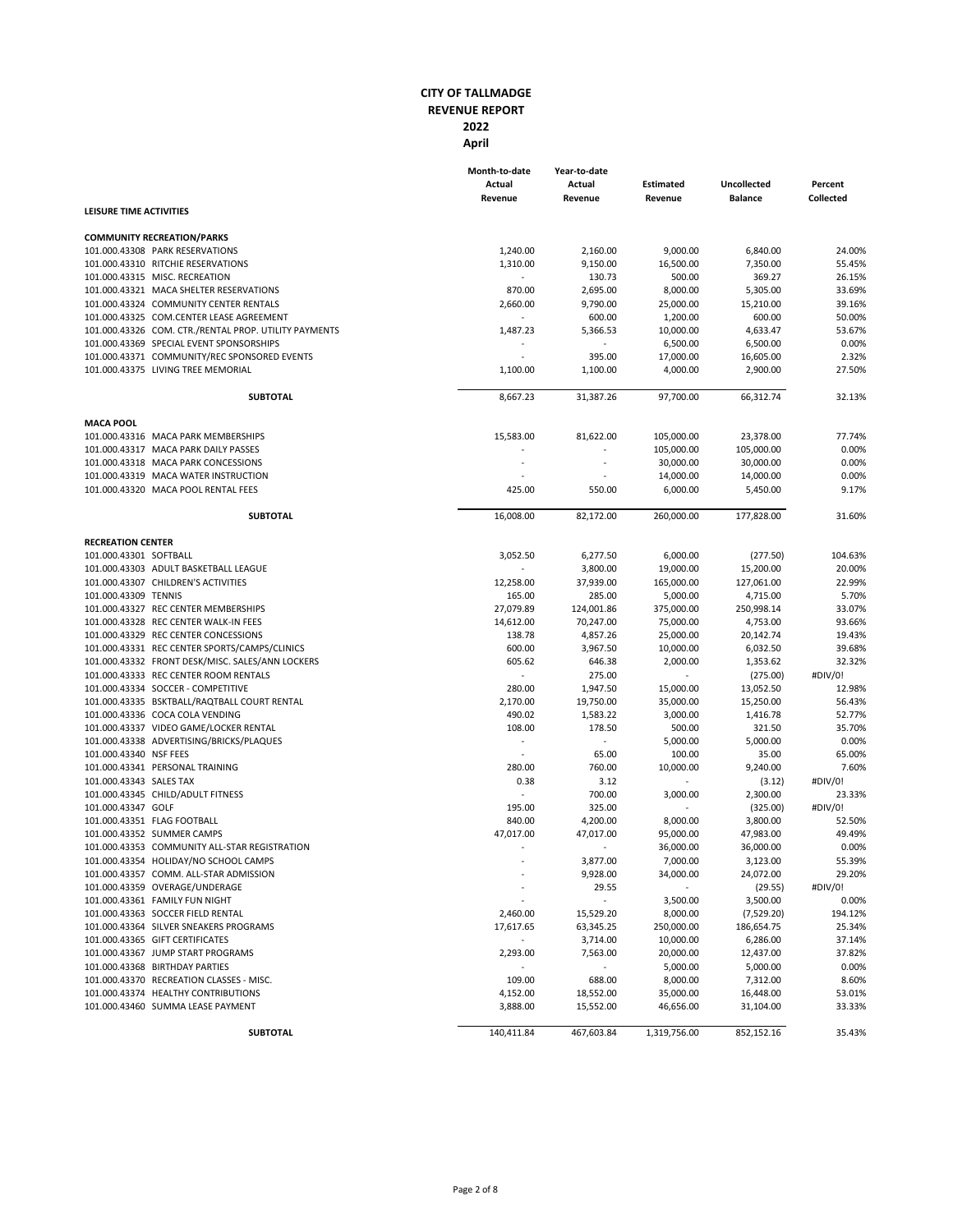|                                                                                                          | Month-to-date<br>Actual<br>Revenue | Year-to-date<br>Actual<br>Revenue | <b>Estimated</b><br>Revenue | <b>Uncollected</b><br><b>Balance</b> | Percent<br><b>Collected</b> |
|----------------------------------------------------------------------------------------------------------|------------------------------------|-----------------------------------|-----------------------------|--------------------------------------|-----------------------------|
| <b>FINES, LICENSES &amp; PERMITS</b>                                                                     |                                    |                                   |                             |                                      |                             |
| 101.000.44000 COURT FINES                                                                                | 1,153.92                           | 5,529.92                          | 20,000.00                   | 14,470.08                            | 27.65%                      |
| 101.000.44010 RESTITUTION/INCARCERATION                                                                  | 679.50                             | 679.50                            | 1,500.00                    | 820.50                               | 45.30%                      |
| 101.000.44110 ZONING PERMITS                                                                             | 4,335.00                           | 20,195.00                         | 40,000.00                   | 19,805.00                            | 50.49%                      |
| 101.000.44111 TREE REMOVAL FEE                                                                           |                                    |                                   | 1,500.00                    | 1,500.00                             | 0.00%                       |
| 101.000.44130 CIVIL SERVICE TEST FEES                                                                    | ä,                                 | 180.00                            | 750.00                      | 570.00                               | 24.00%                      |
| 101.000.44300 WIRELESS LEASE AGREEMENT                                                                   |                                    | 6,090.00                          | 17,400.00                   | 11,310.00                            | 35.00%                      |
| 101.000.44510 FRANCHISE FEES                                                                             | 6,311.01                           | 66,190.40                         | 240,000.00                  | 173,809.60                           | 27.58%                      |
| <b>SUBTOTAL</b>                                                                                          | 12,479.43                          | 98,864.82                         | 321,150.00                  | 222,285.18                           | 30.78%                      |
| <b>OTHER (MISCELLANEOUS)</b>                                                                             |                                    |                                   |                             |                                      |                             |
| 101.000.45000 OTHER MISC.                                                                                | 283.34                             | 22,776.79                         | 45,000.00                   | 22,223.21                            | 50.62%                      |
| 101.000.45010 BWC REBATES/REFUNDS                                                                        |                                    | 1,543.83                          | 25,000.00                   | 23,456.17                            | 6.18%                       |
| 101.000.45140 HOSPITAL REIMB.PREMIUM                                                                     | 16,642.20                          | 66,761.72                         | 209,000.00                  | 142,238.28                           | 31.94%                      |
| 101.000.45200 SALE OF FIXED ASSETS                                                                       |                                    | $\sim$                            | 500.00                      | 500.00                               | 0.00%                       |
| 101.000.45402 OIL/GAS ROYALTIES                                                                          |                                    | 12.11                             |                             | (12.11)                              | #DIV/0!                     |
| 101.000.45600 MISC. DONATIONS                                                                            |                                    |                                   | 500.00                      | 500.00                               | 0.00%                       |
| <b>SUBTOTAL</b>                                                                                          | 16,925.54                          | 91,094.45                         | 280,000.00                  | 188,905.55                           | 32.53%                      |
| <b>OTHER FINANCING SOURCES</b>                                                                           |                                    |                                   |                             |                                      |                             |
| 101.000.49204 RET. OF ADVANCE SAFETY SERVICES INC. TAX FUND                                              |                                    |                                   | 250,000.00                  | 250,000.00                           | 0.00%                       |
| 101.000.49350 RETURN OF ADVANCE FROM FEMA MITIGATION GRANT FUND                                          |                                    |                                   | 189,448.00                  | 189,448.00                           | 0.00%                       |
| 101.000.49981 INTEREST DISTRIBUTION                                                                      |                                    | 12,560.07                         | 72,750.00                   | 60,189.93                            | 17.26%                      |
| <b>SUBTOTAL</b>                                                                                          | $\sim$                             | 12,560.07                         | 512,198.00                  | 499,637.93                           | 2.45%                       |
| <b>FUND TOTAL</b>                                                                                        | 1,849,362.60                       | 6,373,890.45                      | 16,744,362.00               | 10,370,471.55                        | 38.07%                      |
| 202 FIRE/EMS LEVY FUND<br>202.000.41100 REAL ESTATE, PROPERTY TAX<br>202.000.41110 REAL ESTATE, ROLLBACK | 197,486.28<br>1,656.97             | 715,267.87<br>1,656.97            | 1,357,898.00<br>190,000.00  | 642,630.13<br>188,343.03             | 52.67%<br>0.87%             |
| <b>SUBTOTAL</b>                                                                                          | 199,143.25                         | 716,924.84                        | 1,547,898.00                | 830,973.16                           | 46.32%                      |
|                                                                                                          |                                    |                                   |                             |                                      |                             |
| 202.000.43700 AMBULANCE BILLINGS                                                                         | 51,791.01                          | 161,250.06                        | 430,000.00                  | 268,749.94                           | 37.50%                      |
| 202.000.45000 MISCELLANEOUS                                                                              | 60.00                              | 5,667.40                          | 15,000.00                   | 9,332.60                             | 37.78%                      |
| 202.000.45010 BWC REABTES/REFUNDS                                                                        | $\omega$                           | 766.59                            | 20,000.00                   | 19,233.41                            | 3.83%                       |
| 202.000.45100 HOSPITAL REIMB. PREMIUM                                                                    | 4,643.02                           | 16,445.49                         | 58,000.00                   | 41,554.51                            | 28.35%                      |
| 202.000.45200 SALE OF FIXED ASSETS                                                                       |                                    | 10,000.00                         |                             | (10,000.00)                          | #DIV/0!                     |
| 202.000.49901 TRANSFER FROM GENERAL                                                                      | 145,000.00                         | 555,000.00                        | 1,640,000.00                | 1,085,000.00                         | 33.84%                      |
| <b>SUBTOTAL</b>                                                                                          | 201,494.03                         | 749,129.54                        | 2,163,000.00                | 1,413,870.46                         | 34.63%                      |
| <b>FUND TOTAL</b>                                                                                        | 400,637.28                         | 1,466,054.38                      | 3,710,898.00                | 2,244,843.62                         | #DIV/0!                     |
| 203 FIRE/EMS CAPITAL FUND                                                                                |                                    |                                   |                             |                                      |                             |
| 203.000.49902 TRANSFER FROM FIRE/EMS LEVY                                                                |                                    | 27,241.96                         | 27,443.80                   | 201.84                               | 99.26%                      |
| <b>FUND TOTAL</b>                                                                                        | $\omega$                           | 27,241.96                         | 27,443.80                   | 201.84                               | 99.26%                      |
| <b>204 SAFETY SERVICES INCOME TAX FUND</b>                                                               |                                    |                                   |                             |                                      |                             |
| 204.000.41410 EMPLOYEE WITHHOLDING/TALLMADGE                                                             | 119,391.75                         | 377,786.22                        | 1,000,000.00                | 622,213.78                           | 37.78%                      |
| 204.000.41420 BUSINESS PAYMENTS/TALLMADGE                                                                | 13,795.83                          | 110,454.29                        | 191,125.00                  | 80,670.71                            | 57.79%                      |
| 204.000.41425 INCOME TAX/UTILITY                                                                         |                                    | 157.77                            | 2,250.00                    | 2,092.23                             | 7.01%                       |
| 204.000.41430 INCOME TAX/INDIVIDUAL PAYMENTS                                                             | 20,061.61                          | 54,288.32                         | 187,500.00                  | 133,211.68                           | 28.95%                      |
| <b>FUND TOTAL</b>                                                                                        | 153,249.19                         | 542,686.60                        | 1,380,875.00                | 838,188.40                           | 39.30%                      |
|                                                                                                          |                                    |                                   |                             |                                      |                             |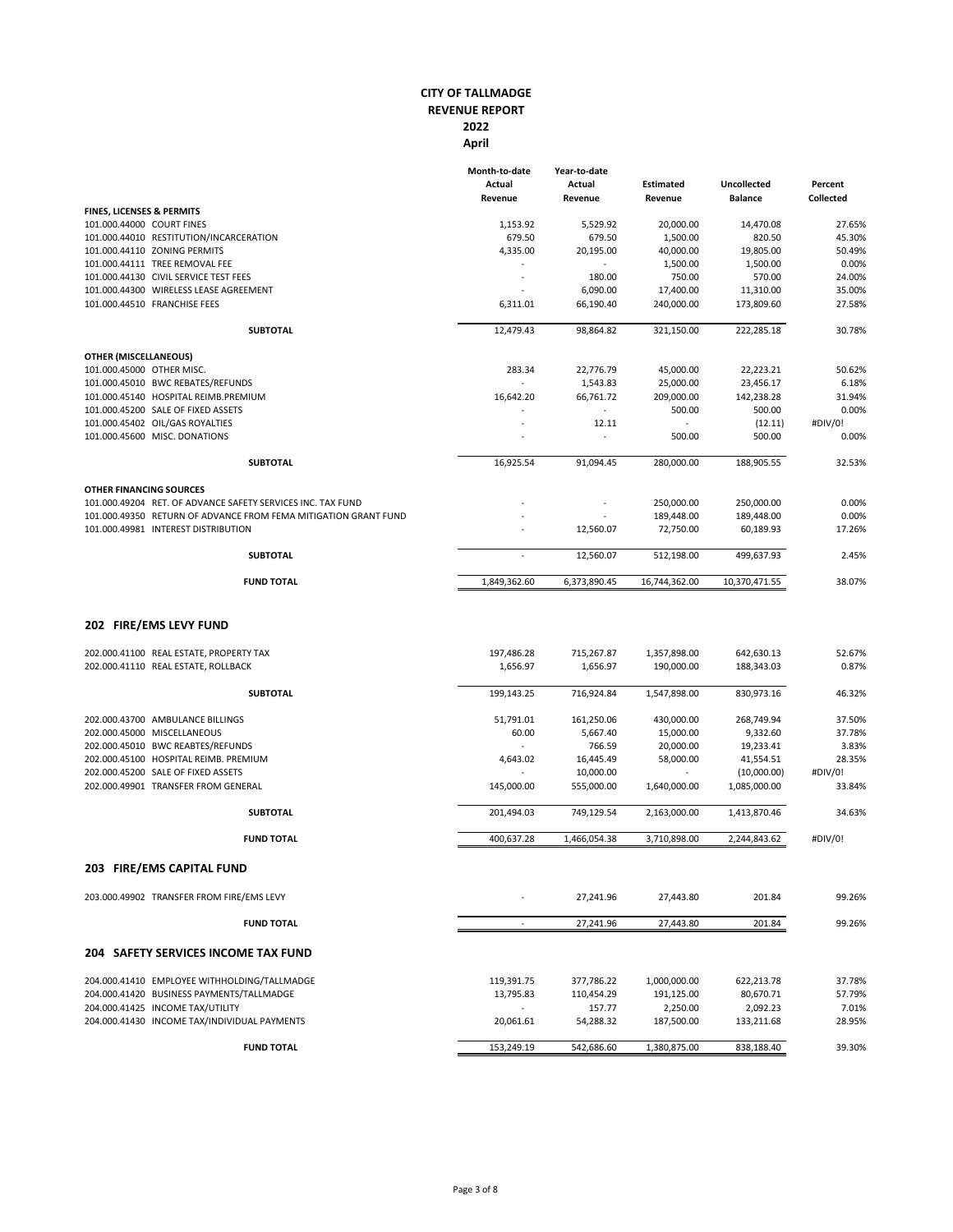|                                                                     | Month-to-date<br>Actual<br>Revenue | Year-to-date<br>Actual<br>Revenue | <b>Estimated</b><br>Revenue | Uncollected<br><b>Balance</b> | Percent<br><b>Collected</b> |
|---------------------------------------------------------------------|------------------------------------|-----------------------------------|-----------------------------|-------------------------------|-----------------------------|
| <b>206 HIGHWAY FUND</b>                                             |                                    |                                   |                             |                               |                             |
| 206.000.41540 MOTOR VEHICLE LICENSE                                 | 2,201.39                           | 4,262.81                          | 12,000.00                   | 7,737.19                      | 35.52%                      |
| 206.000.41570 GASOLINE TAX                                          | 5,624.20                           | 24,961.41                         | 75,000.00                   | 50,038.59                     | 33.28%                      |
| 206.000.45010 BWC REBATES/REFUNDS                                   |                                    | 16.50                             | 750.00                      | 733.50                        | 2.20%                       |
| 206.000.49981 INTEREST DISTRIBUTION                                 |                                    | 3.12                              | 20.00                       | 16.88                         | 15.60%                      |
| <b>FUND TOTAL</b>                                                   | 7,825.59                           | 29,243.84                         | 87,770.00                   | 58,526.16                     | 33.32%                      |
| 207 STREET MAINTENANCE & REPAIR                                     |                                    |                                   |                             |                               |                             |
| 207.000.41540 MOTOR VEHICLE LICENSE TAX                             | 27,150.57                          | 52,574.86                         | 148,000.00                  | 95,425.14                     | 35.52%                      |
| 207.000.41550 AUTO REG-PERMISS. TAX                                 | 14,654.26                          | 48,613.85                         | 145,000.00                  | 96,386.15                     | 33.53%                      |
| 207.000.41551 PERMISSIVE TAX REIMBURSEMENT                          |                                    |                                   | 75,000.00                   | 75,000.00                     | 0.00%                       |
| 207.000.41570 GASOLINE TAX                                          | 69,365.13                          | 307,857.40                        | 950,000.00                  | 642,142.60                    | 32.41%                      |
| 207.000.41593 RECYCLE GRANT                                         | $\omega$                           | 17,552.00                         | 13,294.00                   | (4,258.00)                    | 132.03%                     |
| <b>SUBTOTAL</b>                                                     | 111,169.96                         | 426,598.11                        | 1,331,294.00                | 904,695.89                    | 32.04%                      |
| 207.000.43410 SALE OF LOTS                                          |                                    | 12,300.00                         | 37,000.00                   | 24,700.00                     | 33.24%                      |
| 207.000.43420 BURIALS                                               | 2,225.00                           | 12,575.00                         | 30,000.00                   | 17,425.00                     | 41.92%                      |
| 207.000.43430 FOUNDATIONS                                           | 700.00                             | 1,600.00                          | 5,000.00                    | 3,400.00                      | 32.00%                      |
| 207.000.45000 MISCELLANEOUS                                         | 908.88<br>$\sim$                   | 1,696.39                          | 13,000.00                   | 11,303.61                     | 13.05%<br>1.91%             |
| 207.000.45010 BWC REBATES/REFUNDS<br>207.000.45020 INSURANCE CLAIMS | 15.10                              | 267.26<br>15.10                   | 14,000.00<br>5,000.00       | 13,732.74<br>4,984.90         | 0.30%                       |
| 207.000.45030 CIC REIMBURSEMENT                                     | $\omega$                           | $\omega$                          | 102,920.00                  | 102,920.00                    | 0.00%                       |
| 207.000.45100 HOSPITAL REIMB. PREMIUM                               | 4,709.56                           | 20,266.69                         | 72,000.00                   | 51,733.31                     | 28.15%                      |
| 207.000.45200 SALE OF FIXED ASSETS                                  |                                    |                                   | 2,000.00                    | 2,000.00                      | 0.00%                       |
| 207.000.45601 CONCRETE SIDEWALK REIMBURSEMENTS                      | 3,528.88                           | 3,528.88                          | 10,000.00                   | 6,471.12                      | 35.29%                      |
| 207.000.49901 TRANSFER FROM GENERAL                                 | 600,000.00                         | 1,220,000.00                      | 2,590,775.00                | 1,370,775.00                  | 47.09%                      |
| 207.000.49981 INTEREST DISTRIBUTION                                 |                                    | 38.48                             | 325.00                      | 286.52                        | 11.84%                      |
| <b>SUBTOTAL</b>                                                     | 612,087.42                         | 1,272,287.80                      | 2,882,020.00                | 1,609,732.20                  | 44.15%                      |
| <b>FUND TOTAL</b>                                                   | 723,257.38                         | 1,698,885.91                      | 4,213,314.00                | 2,514,428.09                  | 40.32%                      |
| 210 COMMUNITY DEVELOPMENT                                           |                                    |                                   |                             |                               |                             |
| 210.000.41570 BLOCK GRANT                                           | 29,345.00                          | 29,345.00                         | 20,000.00                   | (9,345.00)                    | 146.73%                     |
| 210.000.49101 TRANSFER FROM GENERAL FUND                            |                                    |                                   | 20,000.00                   | 20,000.00                     | 0.00%                       |
| <b>FUND TOTAL</b>                                                   | 29,345.00                          | 29,345.00                         | 40,000.00                   | 10,655.00                     | 73.36%                      |
| 212 ALCOHOL ENF. & EDUCATION FUND                                   |                                    |                                   |                             |                               |                             |
|                                                                     |                                    |                                   |                             |                               |                             |
| 212.000.44200 ALCOHOL ENFORCE. & EDUCATION                          |                                    | 145.00                            | 500.00                      | 355.00                        | 29.00%                      |
| <b>FUND TOTAL</b>                                                   | $\omega$                           | 145.00                            | 500.00                      | 355.00                        | 29.00%                      |
| 219 AMERICAN RESCUE PLAN ACT FUND                                   |                                    |                                   |                             |                               |                             |
| 219.000.41500 ARPA FUNDING                                          |                                    | 3,663.13                          | 917,566.91                  | 913,903.78                    | 0.40%                       |
| <b>FUND TOTAL</b>                                                   | $\sim$                             | 3,663.13                          | 917,566.91                  | 913,903.78                    | 0.40%                       |
|                                                                     |                                    |                                   |                             |                               |                             |
| 280 TALLMADGE RESERVE INCENTIVE DISTRICT TIF FUND                   |                                    |                                   |                             |                               |                             |
| 280.000.49101 ADVANCE FROM THE GENERAL FUND                         | 64,267.50                          | 64,267.50                         | 64,267.50                   |                               | 100.00%                     |
| <b>FUND TOTAL</b>                                                   | 64,267.50                          | 64,267.50                         | 64,267.50                   | $\omega$                      | 100.00%                     |
| <b>293 DRUG LAW ENFORCEMENT</b>                                     |                                    |                                   |                             |                               |                             |
| 293.000.44300 DRUG RELATED FINES                                    | 464.10                             | 1,143.80                          | 6,000.00                    | 4,856.20                      | 19.06%                      |
| <b>FUND TOTAL</b>                                                   | 464.10                             | 1,143.80                          | 6,000.00                    | 4,856.20                      | 19.06%                      |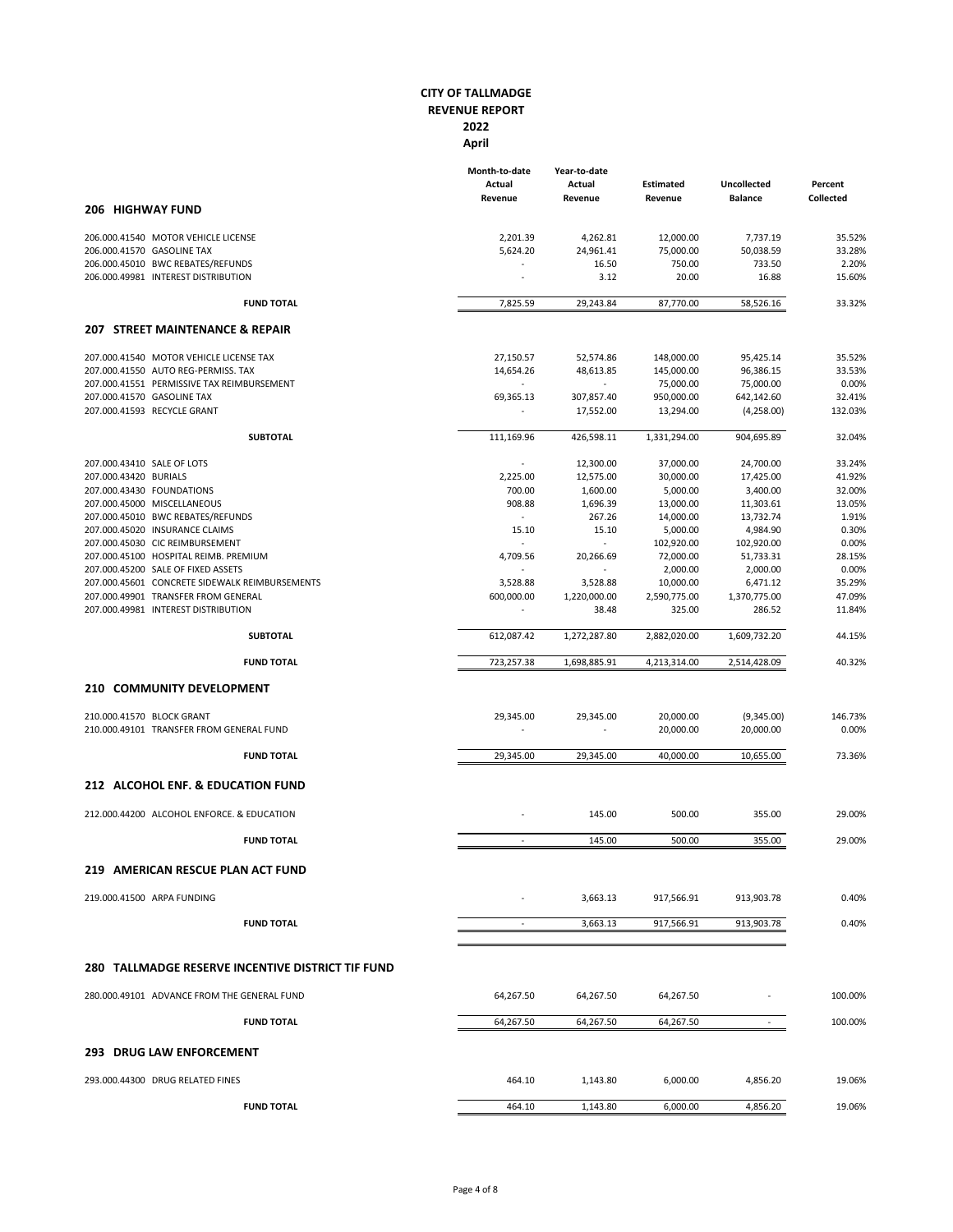|                                                             | Month-to-date<br>Actual<br>Revenue | Year-to-date<br>Actual<br>Revenue | <b>Estimated</b><br>Revenue | <b>Uncollected</b><br><b>Balance</b> | Percent<br><b>Collected</b> |
|-------------------------------------------------------------|------------------------------------|-----------------------------------|-----------------------------|--------------------------------------|-----------------------------|
| <b>303 FIRE STATION CONSTRUCTION FUND</b>                   |                                    |                                   |                             |                                      |                             |
| 303.000.49204 TRANSFER FROM SAFETY SERVICES INCOME TAX FUND |                                    | $\overline{\phantom{a}}$          | 200,000.00                  | 200,000.00                           | 0.00%                       |
| <b>FUND TOTAL</b>                                           |                                    | $\blacksquare$                    | 200,000.00                  | 200,000.00                           | 0.00%                       |
| <b>GENERAL INFRA RESERVE</b><br>319                         |                                    |                                   |                             |                                      |                             |
| 319.000.49901 TRANSFER FROM GENERAL                         | 30.000.00                          | 30.000.00                         | 30,000.00                   | ٠                                    | 100.00%                     |
| <b>FUND TOTAL</b>                                           | 30,000.00                          | 30,000.00                         | 30,000.00                   |                                      | 100.00%                     |
| 328 EAST AVE. IMPROVEMENT FUND                              |                                    |                                   |                             |                                      |                             |
| 328.000.41500 CMAQ FUNDING - FEDERAL                        | 30,488.61                          | 196,427.30                        | 1,273,820.02                | 1,077,392.72                         | 15.42%                      |
| 328.000.41510 CMAQ FUNDING - STATE                          | 3,387.62                           | 21,825.25                         | 141,535.55                  | 119,710.30                           | 15.42%                      |
| 328.000.41520 SUMMIT COUNTY FUNDING                         |                                    | 194,204.91                        | ÷,                          | (194, 204.91)                        | #DIV/0!                     |
| <b>FUND TOTAL</b>                                           | 33,876.23                          | 412,457.46                        | 1,415,355.57                | 1,002,898.11                         | 29.14%                      |
| <b>FEMA HAZARD MITIGATION GRANT FUND</b><br>350             |                                    |                                   |                             |                                      |                             |
| 350.000.41500 FEMA FUNDING                                  |                                    |                                   | 162,384.00                  | 162,384.00                           | 0.00%                       |
| 350.000.45101 OMEA Funding                                  |                                    |                                   | 27,064.00                   | 27,064.00                            | 0.00%                       |
| <b>FUND TOTAL</b>                                           |                                    | $\sim$                            | 189,448.00                  | 189,448.00                           | 0.00%                       |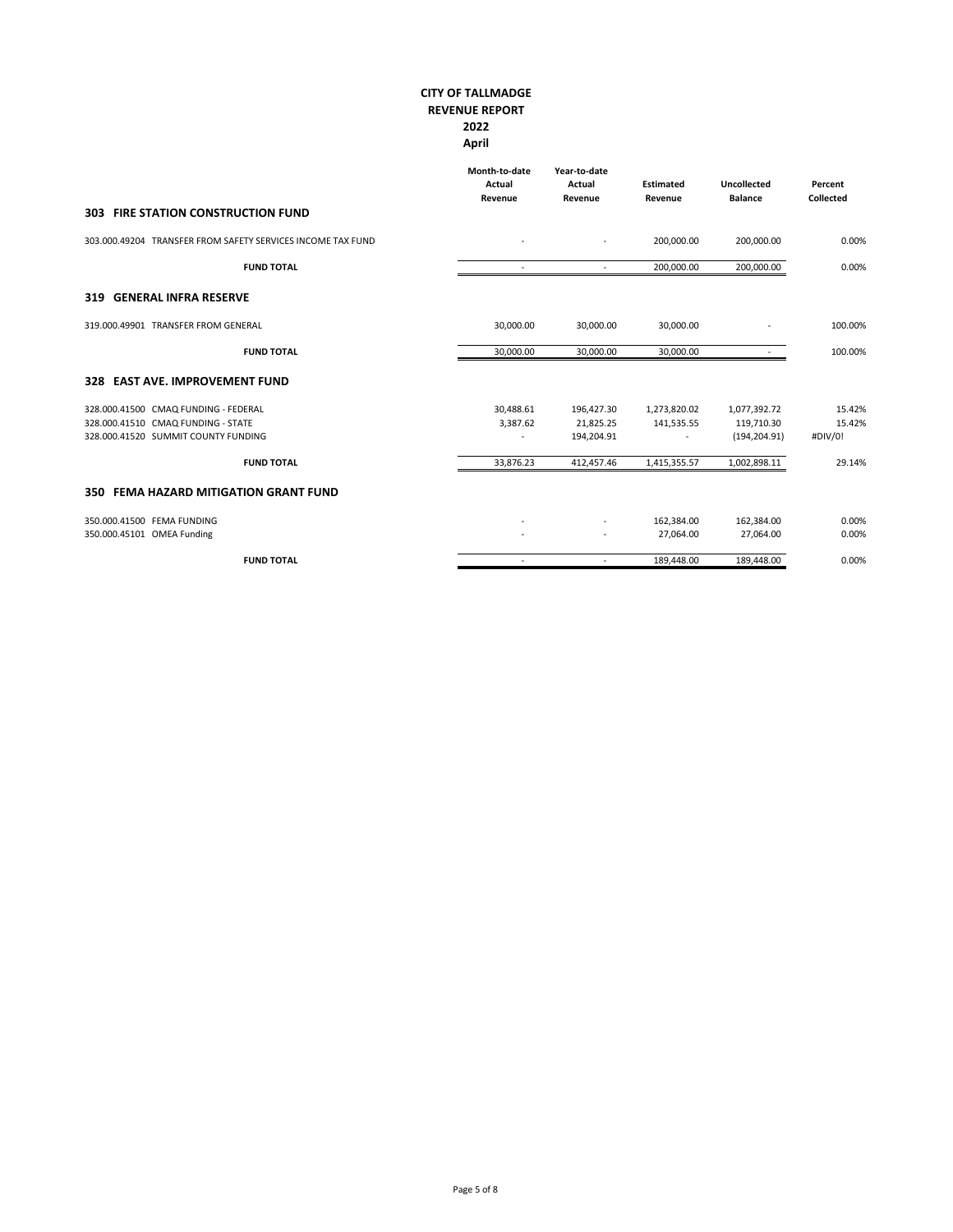|                                                             | Month-to-date<br>Actual<br>Revenue | Year-to-date<br>Actual<br>Revenue | <b>Estimated</b><br>Revenue | <b>Uncollected</b><br><b>Balance</b> | Percent<br><b>Collected</b> |
|-------------------------------------------------------------|------------------------------------|-----------------------------------|-----------------------------|--------------------------------------|-----------------------------|
| <b>BOND RETIREMENT</b><br>420                               |                                    |                                   |                             |                                      |                             |
| 420.000.49204 TRANSFER FROM SAFETY SERVICES INCOME TAX FUND | 39,258.55                          | 39,258.55                         | 39,258.55                   |                                      | 100.00%                     |
| 420.000.49280 TRANSFER FROM TALLMADGE RESV. TIF FUND        | 64,267.50                          | 64,267.50                         | 64,267.50                   |                                      | 100.00%                     |
| 420.000.49901 TRANSFER FROM GENERAL                         | 100,000.00                         | 100,000.00                        | 498,640.00                  | 398,640.00                           | 20.05%                      |
| <b>FUND TOTAL</b>                                           | 203,526.05                         | 203,526.05                        | 602.166.05                  | 398,640.00                           | 33.80%                      |
| 517 SAN SEWER INFRASTRUCTURE RESER                          |                                    |                                   |                             |                                      |                             |
| 517.000.43500 SEWER INFRASTRUCTURE                          | 23,765.30                          | 71,827.83                         | 185,000.00                  | 113,172.17                           | 38.83%                      |
| 517.000.43502 SEWER INFRA - OTHER                           | 1,236.55                           | 1,236.55                          | 3,000.00                    | 1,763.45                             | 41.22%                      |
| <b>FUND TOTAL</b>                                           | 25,001.85                          | 73,064.38                         | 188,000.00                  | 114,935.62                           | 38.86%                      |
| <b>WATER OPERATING INFRA RESERVE</b><br>518                 |                                    |                                   |                             |                                      |                             |
| 518.000.43600 WATER INFRA FEE -SALE OF WATER                | 14,292.34                          | 54,544.34                         | 160,000.00                  | 105,455.66                           | 34.09%                      |
| 518.000.43602 WATER INFRA FEE - OTHER                       | 5,082.64                           | 6,050.64                          | 3,000.00                    | (3,050.64)                           | 201.69%                     |
| <b>FUND TOTAL</b>                                           | 19,374.98                          | 60,594.98                         | 163,000.00                  | 102,405.02                           | 37.17%                      |
| <b>571 SANITARY SEWER OPERATING</b>                         |                                    |                                   |                             |                                      |                             |
| 571.000.43500 SEWER RENTAL-DISTRICT 1                       | 364,621.02                         | 1,064,832.27                      | 2,700,000.00                | 1,635,167.73                         | 39.44%                      |
| 571.000.43505 SEWER RENTAL-DISTRICT 2                       | 24,726.61                          | 406,918.76                        | 1,535,000.00                | 1,128,081.24                         | 26.51%                      |
| 571.000.43510 SEWER PERMITS                                 |                                    | $\mathbf{r}$                      | 1,000.00                    | 1,000.00                             | 0.00%                       |
| 571.000.43520 DELIQUENT SEWER RENTALS                       | 19,372.58                          | 19,372.58                         | 49,000.00                   | 29,627.42                            | 39.54%                      |
| 571.000.45000 MISCELLANEOUS                                 | $\sim$                             | 318.87                            |                             | (318.87)                             | #DIV/0!                     |
| 571.000.45010 BWC REABTES/REFUNDS                           |                                    | 95.92                             | 2,000.00                    | 1,904.08                             | 4.80%                       |
| 571.000.45100 HOSPITAL REIMB. PREMIUM                       | 914.28                             | 3,657.10                          | 8,800.00                    | 5,142.90                             | 41.56%                      |
| <b>FUND TOTAL</b>                                           | 409,634.49                         | 1,495,195.50                      | 4,295,800.00                | 2,800,604.50                         | 34.81%                      |
| <b>572 WATER OPERATING</b>                                  |                                    |                                   |                             |                                      |                             |
| 572.000.43600 SALE OF WATER                                 | 165,345.80                         | 633,330.57                        | 1,845,000.00                | 1,211,669.43                         | 34.33%                      |
| 572.000.43605 UTILITY PAYMENTS/ON ACCOUNT                   | 3,232.46                           | 2,671.50                          |                             | (2,671.50)                           | #DIV/0!                     |
| 572.000.43610 INSTALLATIONS                                 | 55,936.00                          | 67,068.00                         | 40,000.00                   | (27,068.00)                          | 167.67%                     |
| 572.000.43620 DELINQUENT WATER RENTALS                      | 2,514.33                           | 2,514.33                          | 1,000.00                    | (1, 514.33)                          | 251.43%                     |
| 572.000.45000 MISCELLANEOUS                                 | 73.16                              | 3,909.25                          | 5,000.00                    | 1,090.75                             | 78.19%                      |
| 572.000.45010 BWC REABTES/REFUNDS                           |                                    | 95.92                             | 2,000.00                    | 1,904.08                             | 4.80%                       |
| 572.000.45100 HOSPITAL REIMB. PREMIUM                       | 914.26                             | 3,657.04                          | 8,800.00                    | 5,142.96                             | 41.56%                      |
| <b>FUND TOTAL</b>                                           | 228,016.01                         | 713,246.61                        | 1,901,800.00                | 1,188,553.39                         | 37.50%                      |
| <b>573 STORM WATER FUND</b>                                 |                                    |                                   |                             |                                      |                             |
| 573.000.43000 USER FEES                                     | 39,757.24                          | 122,047.16                        | 328,000.00                  | 205,952.84                           | 37.21%                      |
| 573.000.43620 DELINQUENT STORM WATER RENTALS                | 1,359.69                           | 1,359.69                          | 5,000.00                    | 3,640.31                             | 27.19%                      |
| 573.000.45010 BWC REBATES/REFUNDS                           |                                    | 46.18                             | 500.00                      | 453.82                               | 9.24%                       |
| <b>FUND TOTAL</b>                                           | 41,116.93                          | 123,453.03                        | 333,500.00                  | 210,046.97                           | 37.02%                      |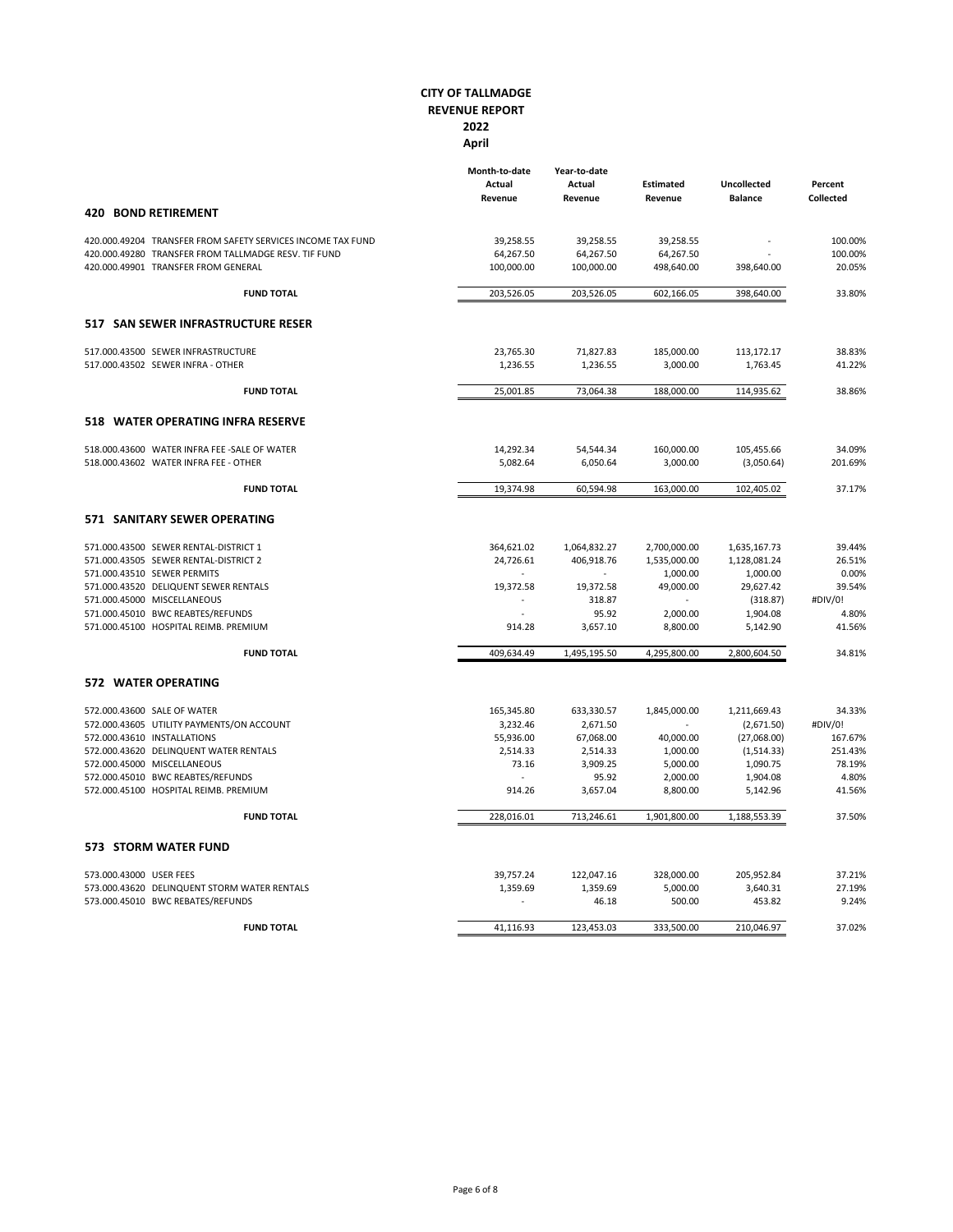|                                                                                                                       | Month-to-date<br>Actual<br>Revenue | Year-to-date<br>Actual<br>Revenue | <b>Estimated</b><br>Revenue           | <b>Uncollected</b><br><b>Balance</b> | Percent<br>Collected      |
|-----------------------------------------------------------------------------------------------------------------------|------------------------------------|-----------------------------------|---------------------------------------|--------------------------------------|---------------------------|
| <b>681 INVESTMENT INTEREST</b>                                                                                        |                                    |                                   |                                       |                                      |                           |
| 681.000.45500 INTEREST REVENUE                                                                                        | 748.57                             | 13,469.86                         | 75,000.00                             | 61,530.14                            | 17.96%                    |
| <b>FUND TOTAL</b>                                                                                                     | 748.57                             | 13,469.86                         | 75,000.00                             | 61,530.14                            | 17.96%                    |
| 789 FIRE REPAIR/REMOVAL FUND                                                                                          |                                    |                                   |                                       |                                      |                           |
| 789.000.45000 MISC. DEPOSITS                                                                                          |                                    | $\overline{\phantom{a}}$          | 40,000.00                             | 40,000.00                            | 0.00%                     |
| <b>FUND TOTAL</b>                                                                                                     | $\sim$                             | $\sim$                            | 40,000.00                             | 40,000.00                            | 0.00%                     |
| 791 E.M.S. & FIRE DONATION                                                                                            |                                    |                                   |                                       |                                      |                           |
| 791.000.45600 DONATIONS FIRE/EMS                                                                                      | 50.00                              | 905.00                            | 500.00                                | (405.00)                             | 181.00%                   |
| <b>FUND TOTAL</b>                                                                                                     | 50.00                              | 905.00                            | 500.00                                | (405.00)                             | 181.00%                   |
| 792 K-9 UNIT DONATIONS                                                                                                |                                    |                                   |                                       |                                      |                           |
| 792.000.45600 MISC. DONATIONS                                                                                         |                                    |                                   | 500.00                                | 500.00                               | 0.00%                     |
| <b>FUND TOTAL</b>                                                                                                     | $\sim$                             | $\sim$                            | 500.00                                | 500.00                               | 0.00%                     |
| <b>794 POLICE PENSION</b>                                                                                             |                                    |                                   |                                       |                                      |                           |
| 794.000.41100 REAL ESTATE, PROPERTY TAX<br>794.000.41110 REAL ESTATE, ROLLBACK<br>794.000.49901 TRANSFER FROM GENERAL | 19,429.22<br>88.16<br>$\equiv$     | 68,676.08<br>88.16<br>50,000.00   | 134,251.00<br>20,000.00<br>200,000.00 | 65,574.92<br>19,911.84<br>150,000.00 | 51.15%<br>0.44%<br>25.00% |
| <b>FUND TOTAL</b>                                                                                                     | 19,517.38                          | 118,764.24                        | 354,251.00                            | 235,486.76                           | 33.53%                    |
| <b>795 RICHARDSON TRUST</b>                                                                                           |                                    |                                   |                                       |                                      |                           |
| 795.000.49981 INTEREST DISTRIBUTION                                                                                   |                                    |                                   | 170.00                                | 170.00                               | 0.00%                     |
| <b>FUND TOTAL</b>                                                                                                     | $\sim$                             | $\sim$                            | 170.00                                | 170.00                               | 0.00%                     |